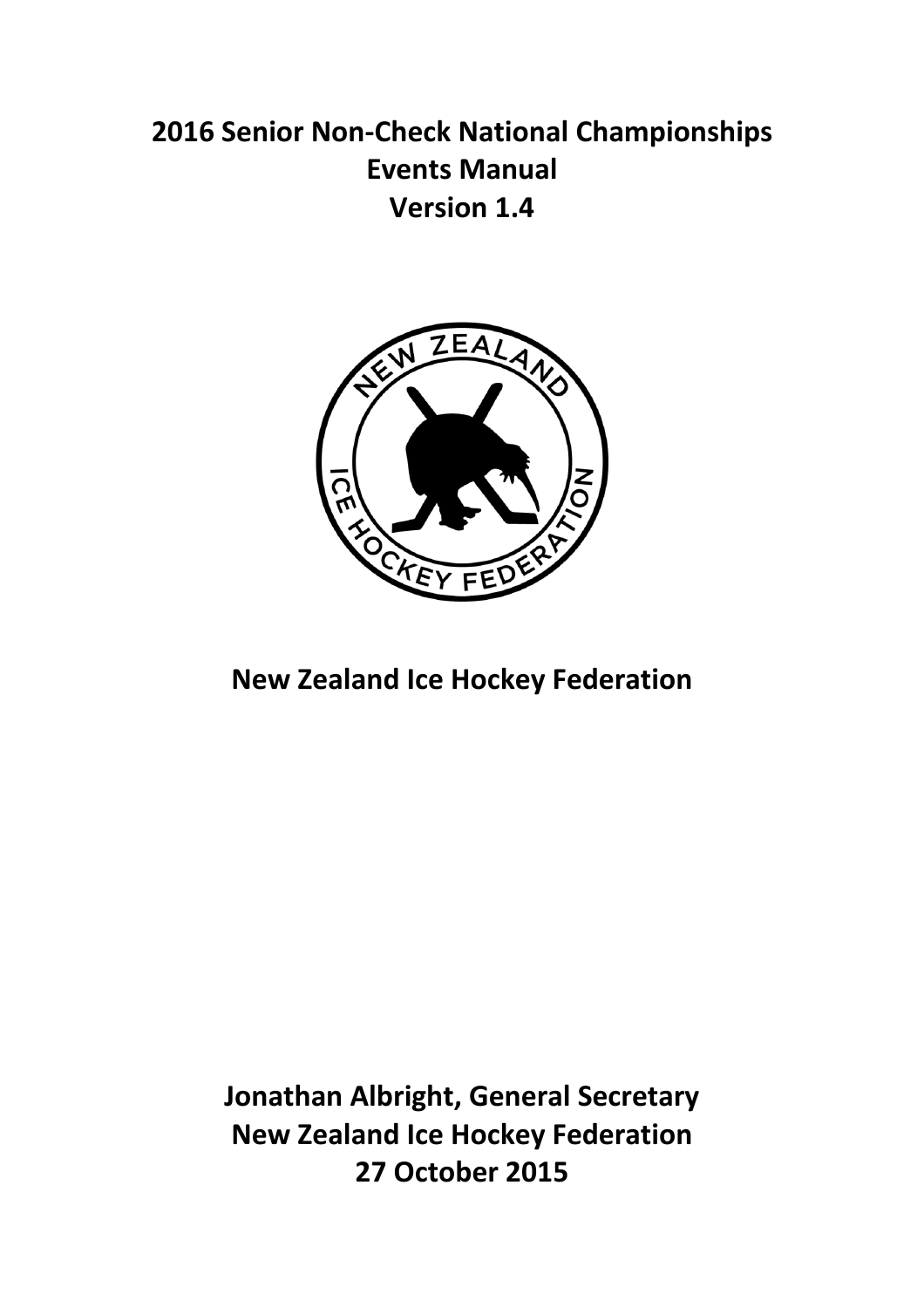

# **2016 Senior Non-Check National Championships Events Manual**

**Table of Contents** 

| Part 1: General Information & Administration                        |
|---------------------------------------------------------------------|
|                                                                     |
|                                                                     |
|                                                                     |
|                                                                     |
| Part 2: Team Member Eligibility for the Championship Tournament     |
|                                                                     |
|                                                                     |
|                                                                     |
| Part 3: Host Region Responsibilities                                |
|                                                                     |
|                                                                     |
|                                                                     |
|                                                                     |
|                                                                     |
|                                                                     |
|                                                                     |
|                                                                     |
|                                                                     |
|                                                                     |
| <b>Part 4: Team Responsibilities</b>                                |
|                                                                     |
|                                                                     |
| <b>Appendicies:</b>                                                 |
| Appendix 1: Agenda for Team, Rules & Information Meeting (TRIM)  11 |
|                                                                     |
|                                                                     |
|                                                                     |
|                                                                     |
|                                                                     |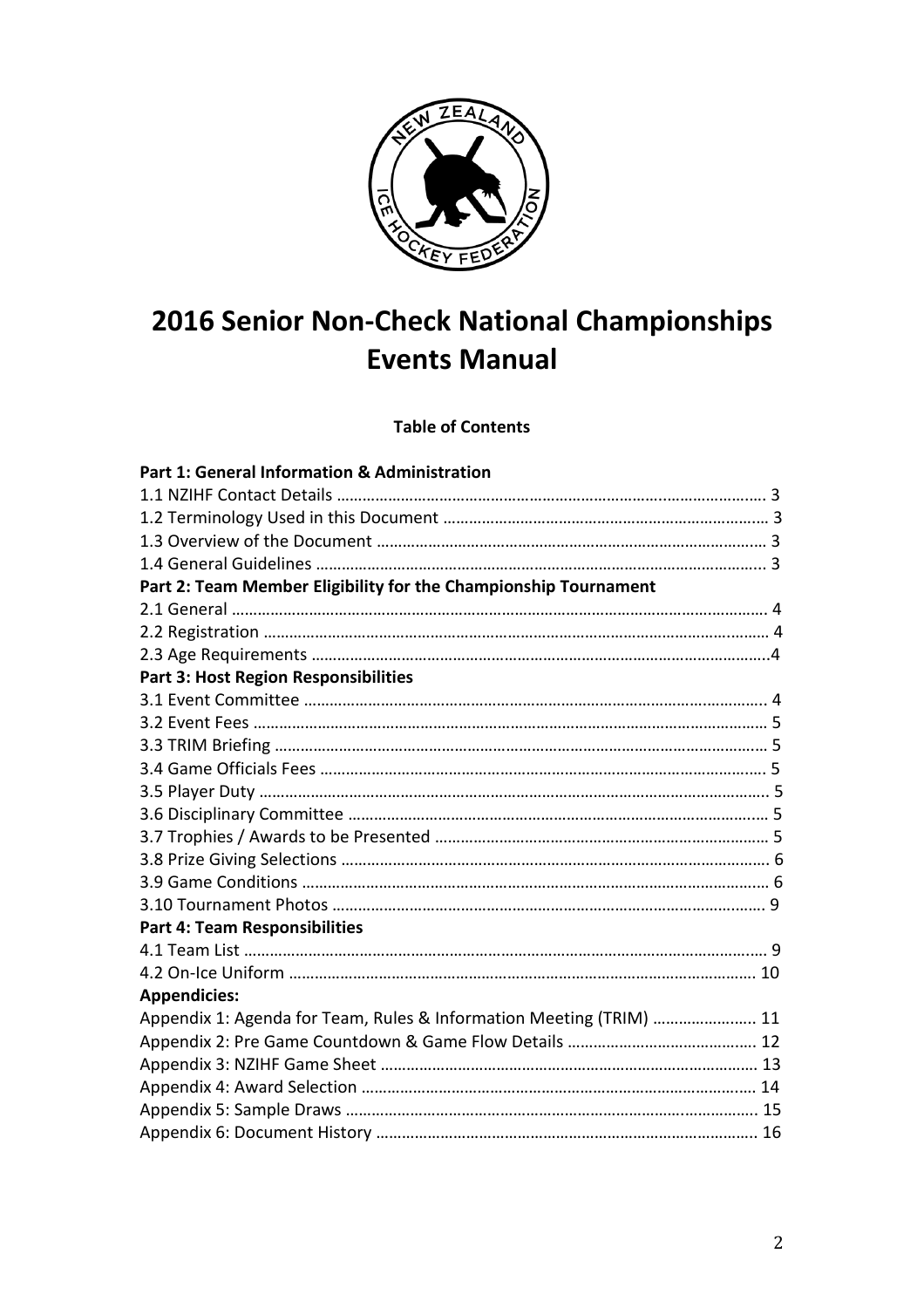#### **Part 1: General Information & Administration**

The purpose of the SNC National Championships is to create a national competition for the Senior Non-Check grade. The tournament is to be run in good faith in the spirit of the game. The tournament is to also have a social element, and is open to all NZIHF registered players who meet the eligibility criteria.

#### **1.1 NZIHF Contact Details**

New Zealand Ice Hockey Federation PO Box 47381, Ponsonby, Auckland 1144 www.nzicehockey.co.nz jonathan.albright@nzicehockey.co.nz Telephone: +64 21 0250 4299

Authorization of the organization Jonathan Albright General Secretary

#### **1.2 Terminology Used in this Document**

Acronyms: The following acronyms are used throughout this document:

 NZIHF: New Zealand Ice Hockey Federation IIHF: International Ice Hockey Federation NZIHL: New Zealand Ice Hockey League AIHA: Auckland Ice Hockey Association CIHA: Canterbury Ice Hockey Association SIHL: Southern Ice Hockey League SPARC: Sports and Recreation New Zealand NCAP: National Coaching Accreditation Programme NPDP: National Player Development Programme NCC: National Coaching Coordinator NSO: National Sporting Organization

#### **1.3 Overview of the Document**

The purpose of this document is to outline the procedures, responsibilities and tasks associated with the successful running of a regular Senior Non-Check National Championship Tournament. The document is one of six Events Manuals produced by the NZIHF; the others being the NZIHL Events Manual, the NZIHF National Championship Events Manual, the U16 & NZU20 NZJEL Events Manual, the Women's National League Manual and the Visiting International Teams Events Manual.

#### **1.4 General Guidelines**

Applications will be called for from all NZIHF regional associations, at the time of the current Championships, to host the National SNC Championships for the following year. Invitations will then be sent out to all teams and associations to take part, before December of each year. The event shall be run as per the format detailed in this manual and shall be held in June, July or August.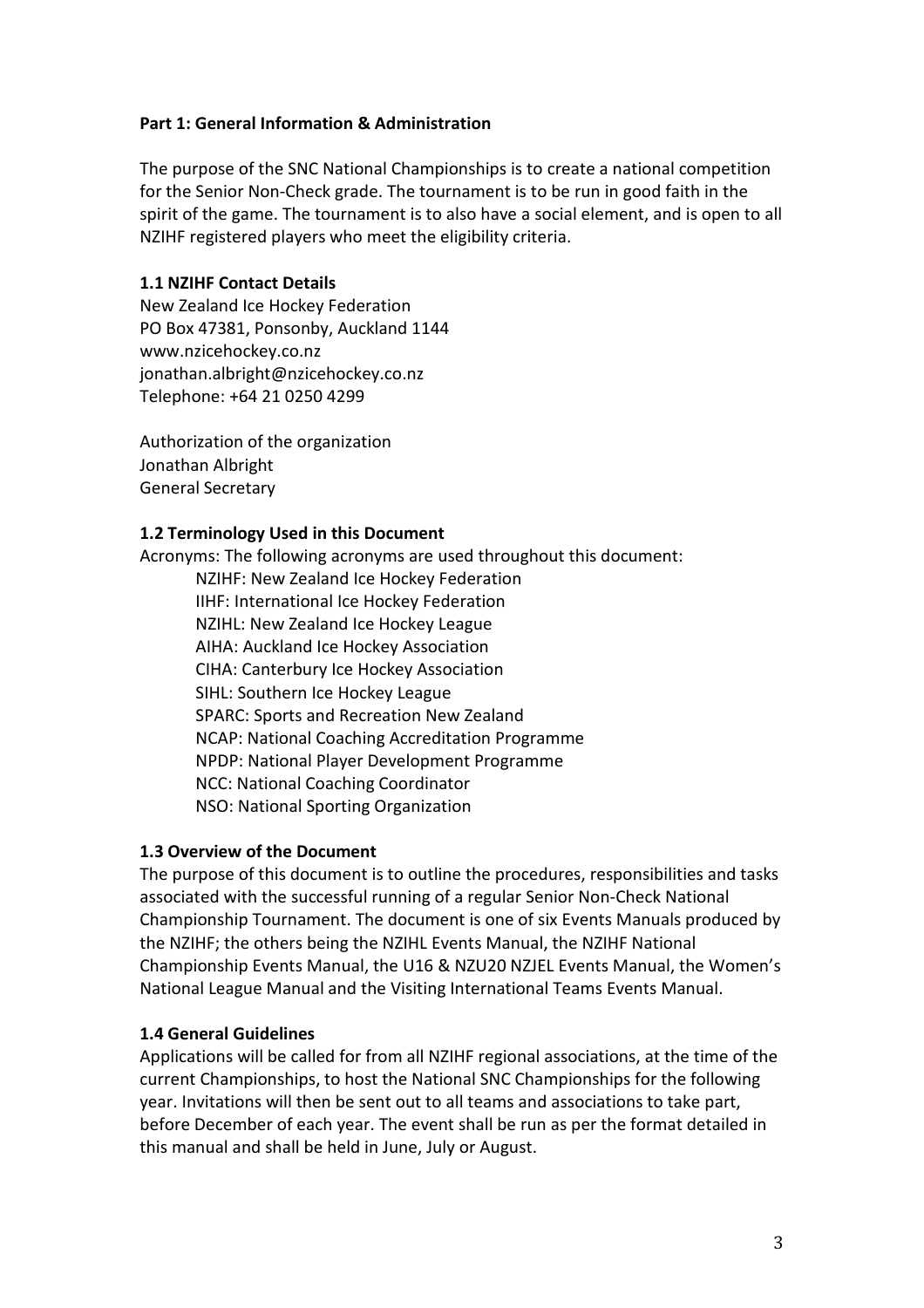Players must be full financial members of the NZIHF to be eligible to compete at the SNC National Championships. They must be registered members of their Regional Association and have no outstanding debts with the NZIHF.

## **Part 2: Team Member Eligibility for SNC National Championships**

## **2.1 General**

The SNC National Championships are open to all regional member players of the NZIHF and any number of teams from one member Association may be entered. If, however, more teams are entered than the host can cope with, then the host and/or organizer will have the right to ballot out teams.

All teams are to notify the host or organizer of the number of teams they intend on entering twenty (20) weeks prior to the start of the tournament, along with a nonrefundable deposit of \$500.00NZD. However, any teams balloted out will have their deposit refunded.

To be eligible to play in the SNC National Championships, players must abide by the following:

1. Must not have played in the NZIHL and/or NZMIHL and/or NZJIHL and/or NZWIHL and/or NZPIHL during the current season.

2. Must be 16 years of age or older at 1 January in the year of the competition. Players may be male or female.

#### **2.2 Registration**

For all NZIHF events, only players registered with the NZIHF through their affiliation with the regional member associations for that current year are eligible to compete.

#### **2.3 Age requirements**

The player must be 16 years or older at 1 January in the year of the competition.

#### **Part 3: Host Region Responsibilities**

#### **3.1 Event Committee**

The host and/or NZIHF will set up an Event Committee and/or Tournament Directorate to organize the competition and must make every endeavor to help organise accommodation and transport for any of the visiting teams and on-ice officials should they require it.

The Event Committee will be responsible for booking and paying for ice time. A budget for the event must be prepared and presented to the NZIHF for approval.

Two copies of the Event Programme are to be sent to the NZIHF General Secretary.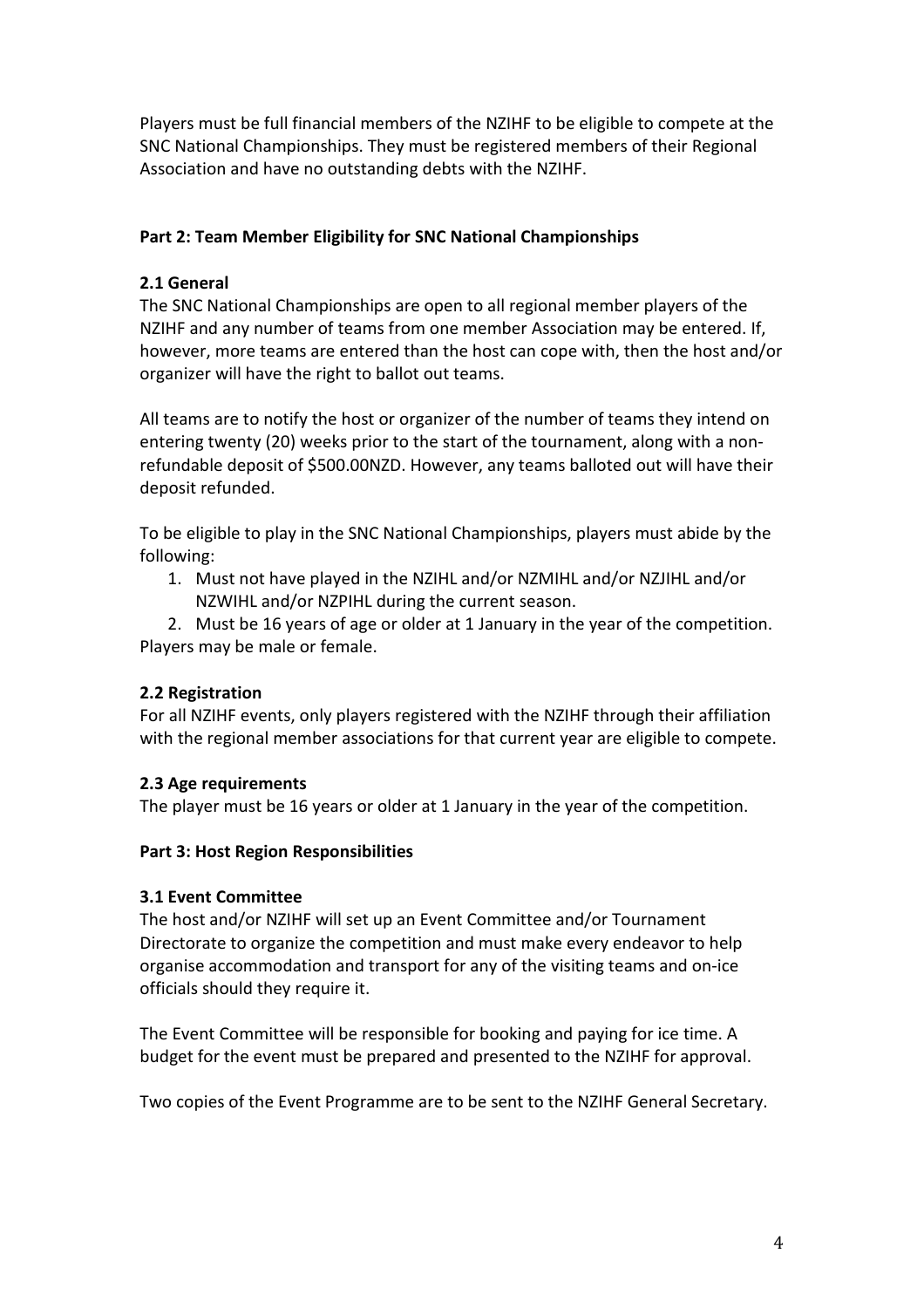The host / organizer, in conjunction with the NZIHF shall be responsible for applying for funding to offset expenses such as ice time and referees accommodation, this to form part of the budget.

## **3.2 Event Fees**

The Event Fee will be paid by each competing club 90 days before the start of the competiton, and shall cover:

- 1. Ice time
- 2. On-ice officials fees
- 3. Medallions with ribbons
- 4. Presentation Pucks
- 5. Medical Personnel
- 6. Game pucks
- 7. Program production and printing
- 8. Transport and accommodation costs for 2 designated on-ice officials from each region, as nominated by the NZIHF Referee in Chief
- 9. Any other costs associated with running the tournament are the host region's responsibility

## **3.3 TRIM Briefing**

The hosting committee will organize a TRIM briefing to take place at least 2 hours prior to the first game. TRIM stands for Team, Rule, Information Meeting and involves the organizers, managers, coaches, officials and supervisors and is used to explain guidelines that on-ice officials will apply during the tournament. The Agenda for TRIM meeting is included in Appendix 1.

If time restraints do not permit a TRIM meeting, all teams must be advised, in writing, ten (10) days prior to the Championships, of the NZIHF requirements regarding equipment, payment of final team fee, non clashing team colours, return of trophies, etc.

#### **3.4 Game Officials Fees**

The after tax fees to be paid to referees is \$20 per game and linesman \$15 per game. Payment to Scorer and Time Keeper is \$10 per game. The rates are based on a standard SNC 60 minute game.

#### **3.5 Player Duty**

All teams are responsible for providing goal judges and will be advised of this when the game draw is finalized.

#### **3.6 Disciplinary Committee**

The Event Committee will, before the start of the event, set up a Disciplinary Committee, comprising of a Convenor and three registered NZIHF members. Details of how Disciplinary Hearings will be conducted are found in the NZIHF document Disciplinary Rules and Appeals.

#### **3.7 Trophies/Awards to be Presented**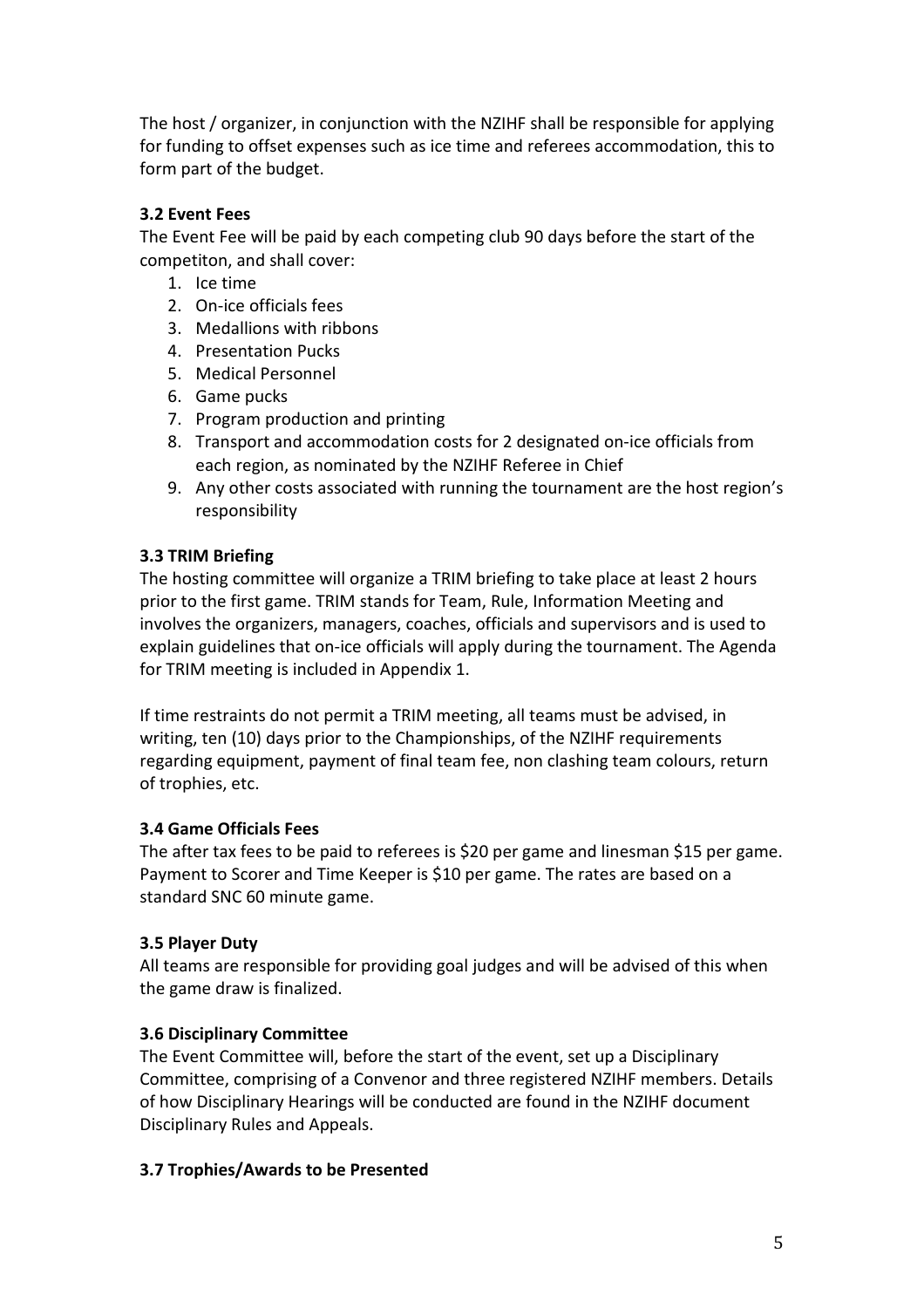A Winners Trophy shall be awarded for the first placed team.

Gold Medals shall be awarded to the first placed team (one for each player and officials).

Silver Medals shall be awarded to the second placed team (one for each player and officials).

Bronze Medals shall be awarded to the third placed team (one for each player and officials).

Pucks shall be awarded to the MVP, Best Forward, Best Defence and Best Goaltender for the tournament, inscribed with:

- a. Description of the Award
- b. NZIHF Logo
- c. SNC National Championships
- d. Location of the Tournament
- e. Year

A tournament 'All Stars' team shall be named.

Trophies are to be held under security by the team of the winning player or team. It is the responsibility of the Team Manager from each team to track down trophies and return them to the TRIM meeting.

All trophies, pucks, medals and ribbons will be supplied at cost by the NZIHF to the host committee who will budget for the costs in the tournament fee. Awards are to be recorded on NZIHF Awards Selection Sheet, Appendix 5.

### **3.8 Prize Giving Selections**

Selection of those players to receive awards shall be decided by the Tournament Directorate as appointed by the NZIHF, with nominations from the team captains and/or coaches together with the Chief Referee as appointed by the NZIHF. These nominations will be collated and finalized before the medal ceremony.

#### **3.9 Game Conditions**

#### **3.9.1 Game Duration**

All games in these competitions are to be of:

- 4 minute warm up
- Period 1: 15 minutes running time
- Period 2: 15 minutes running time
- Period 3: 15 minutes running time.
- 2 minutes in between each period.
- Each team will be allowed to take 1 time out each. This will stop the game clock for 30 seconds.

All games are to be completed within a 1 hour time slot. An NZIHF approved Run Sheet is provided in Appendix 2: Pre Game Count Down & Game Flow Details.

If, for whatever reason, there is not enough ice time available to complete a game (within the predicted ice time available) the breaks between periods may be reduced to the shortest time possible. This is to be determined by he Game Referee and Tournament Directorate. Should this still not leave enough time to complete the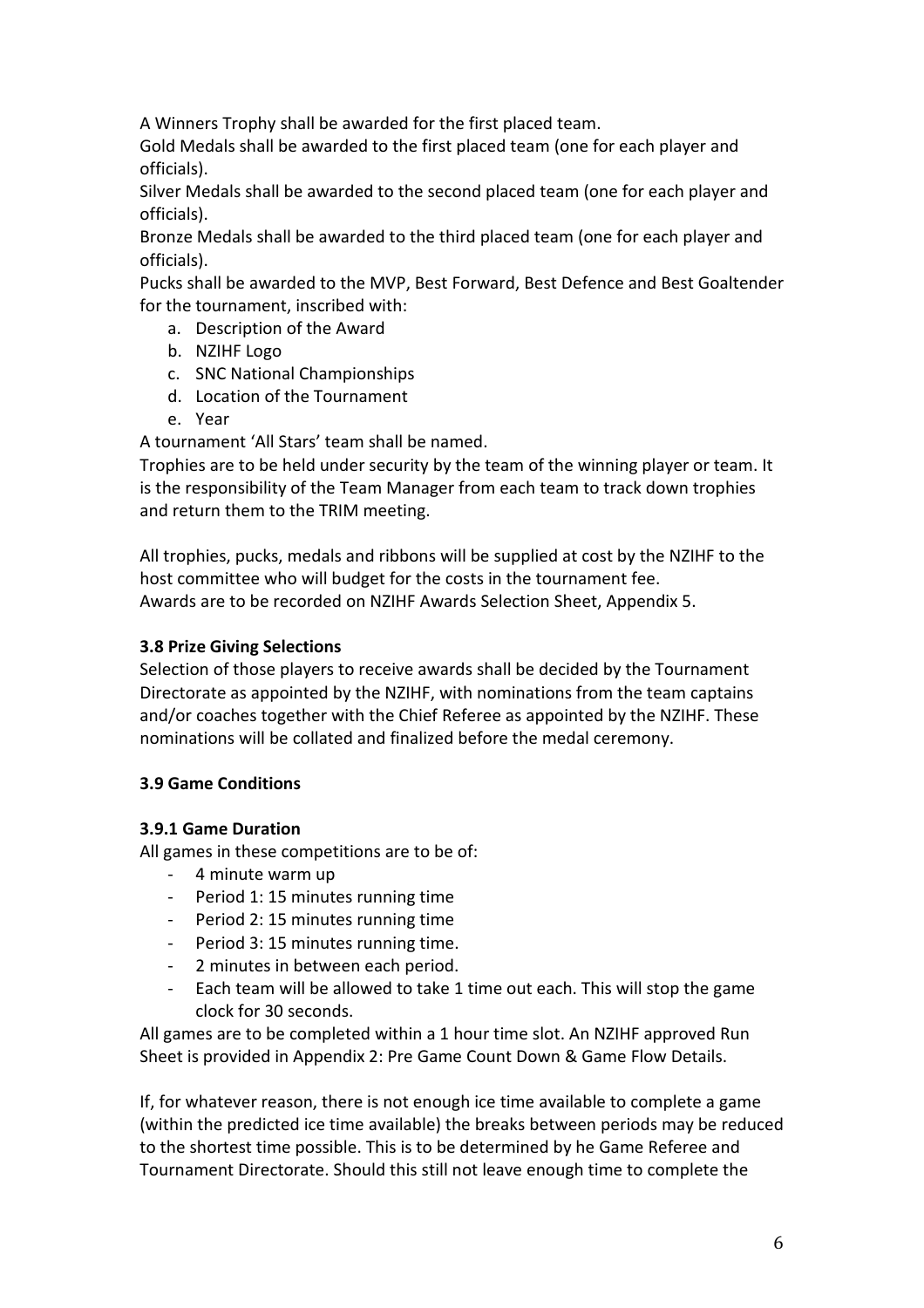game, the last period shall be played with a reduced time. The referee is to advise the player benches and score bench between the second and third period.

Four copies of the score sheet for all games shall be made by the tournament organizer – one copy for each of the competition teams and one copy for the NZIHF. The NZIHF copy, along with the NZIHF Event Report Form, shall be sent directly to the NZIHF General Secretary, as soon as possible after the Championship. A sample NZIHF approved Game Sheet is provided in Appendix 3: NZIHF Game Sheet.

## **3.9.2 Game Officials**

All games shall be officiated by a referee and two linesmen on ice, with two goal judges (if possible), a timekeeper and a scorer off-ice. The NZIHF Referee-in-Chief or his nominee shall be available to officiate at the competition and shall be in charge of all on-ice officials actively involved in the games. All payments to the officials shall be the responsibility of the Event Committee and/or Tournament Directorate and should be made before the final game of the tournament. The off-ice expenses of the Referee-in-Chief or his nominee will be met by the NZIHF. The on-ice officials are to be rostered by the NZIHF Referee-in-Chief or his nominated delegate.

All on-ice officials taking part in NZIHF events must be currently registered members of the NZIHF, and certified with a minimum Level 1.

The Event Committee and/or Tournament Directorate shall make the decision as to whether suitably qualified First Aiders should be in attendance on site, or within easy phoning contact, and any costs associated shall be part of the Event Fee.

#### **3.9.3 Ice Resurfacing**

Ice will be resurfaced in between each game.

#### **3.9.4 Competition Format for Championships**

The game format shall be determined by the TRIM meeting. The Event Committee / Tournament Directorate should endeavor to publish the tournament format up to sixteen (16) weeks prior to the tournament

If the number of teams results in teams playing back to back games, a thirty (30) minute rest break shall be scheduled.

#### **3.9.4.1 Awarding of Points**

- Win: 2 points
- Draw: 1 point
- Loss: 0 points

#### **3.9.4.2 Final Placing Determination**

To determine the final placing of the teams in this competition, the team with the highest points earned at the culmination of the round robin shall be named as National Champion.

In case of equality of points for two or more teams the final ranking shall be determined by following IIHF Bylaw 611 as follows: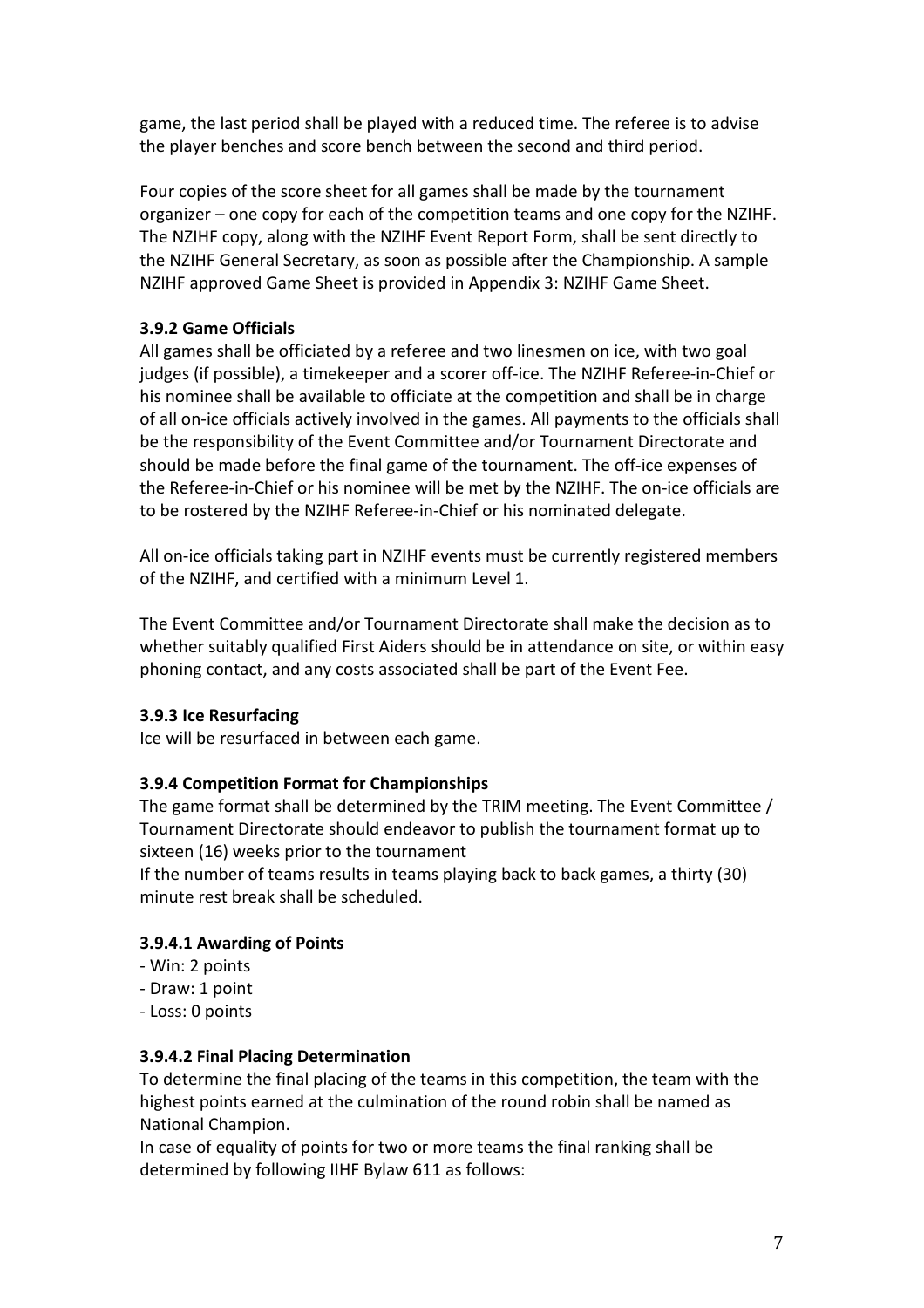- 1. Where two or more teams have equal points, their positions will be determined by the results of the games played between such teams.
- 2. If point equality from mutual games of all such teams still exists, then the goal system shall be applied as goal differential in games played between the tied teams. The team with the greater positive surplus shall take precedence. If teams are also equal on goal difference, the team with the greater number of goals for shall take precedence.
- 3. If equality still exists, then the goal system as above shall be applied to the whole tournament.

If time permits and the Event Committee / Tournament Directorate prefers, a finals game may be played between the two teams with the highest points.

#### **3.9.5 Safety Equipment**

Under-18 is defined for 2016 as players born in 1998 and later. The IIHF rules regarding safety shall apply as given below, i.e. rule numbers:

#### 223: Players Helmet

During the game and pre-game warm up, all players must wear a hockey helmet that meets approved international standards, with chinstrap properly fastened. A helmet shall be worn so that the lower edge of the helmet is not more than one finger-width above the eyebrows, and there should only be room between the strap and the chin to insert one finger.

#### 224: Players Visor

Players in the SNC Championship Tournament shall wear, as a minimum, a visor that meets approved international standards. The visor shall extend down to cover the lower edge of the nose.

#### 224-d: Women Wearing Full Face Masks

Full face masks, which meet approved international standards, shall be worn by all women ice hockey players.

224-e: Under-18 Category and Younger Wearing Full Face Masks Players and goalkeepers in the category Under-18 years and younger must wear a full face mask which meets approved international standards.

226-b: Under-18 Category and Younger Wearing Neck and Throat Protectors Players and goalkeepers in the category Under-18 years and younger must wear a neck and throat protector which meets approved international standards.

#### 555: Mouth Guards

The wearing of a mouth guard is recommended for all grades at the NZIHF National Championships.

#### **Concussions**

Any player who suffers a concussion, will have a mandatory, minimum 21 day standdown, or have a doctor's clearance to resume playing.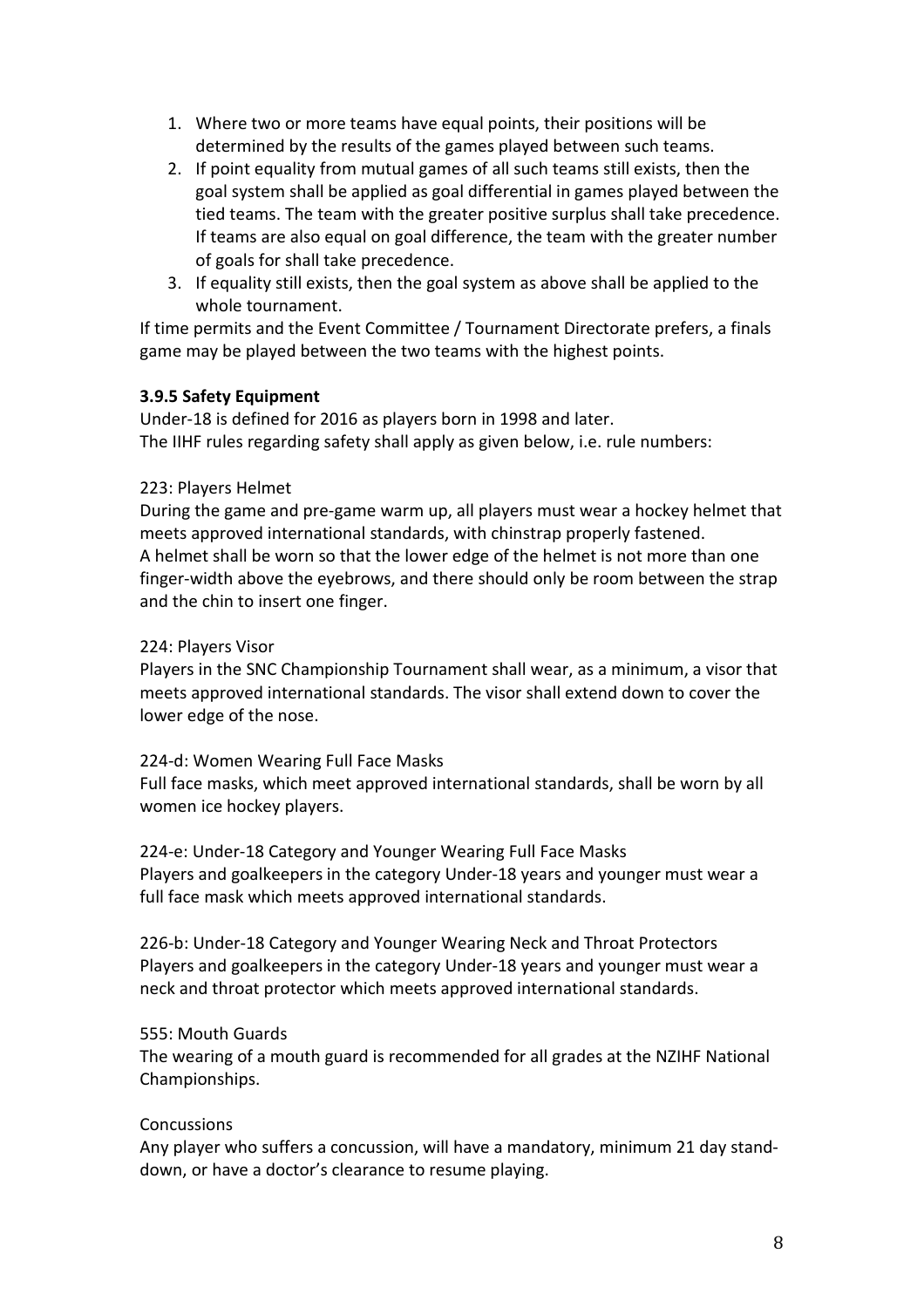#### **3.9.6 Body Contact**

This competition will be non-checking.

#### **3.9.7 Disciplinary Matters**

All disciplinary issues are to be heard by the Disciplinary Committee. The New Zealand Ice Hockey Federation Disciplinary and Appeals Rules are to apply in the current published version.

This Committee will meet at the earliest possible time following a notifiable infraction, (before the next game involving the team) or any other serious incident that warrants a decision by the Disciplinary Committee. Reports from the Game Referee are to be written. The Disciplinary Committee Chairman is to notify the NZIHF General Secretary of any action taken.

Any suspensions received during the championship will be served at that championship. If a suspension happens in the last game of the championship it is up to the home association of that player concerned, to deal with the player and ensure the suspension is served. The tournament committee is to notify the home association to the suspension can be served.

Match penalties result in an automatic disciplinary hearing. Refer to specific disciplinary section in the NZIHF Disciplinary and Appeals Rules are to apply in the current published version.

#### **3.10 Tournament Photos**

The tournament host may organize a local photographer to photograph each team prior to their first game or at a time that suits best during the tournament. The photographs are then to be offered to the participating teams at a reasonable cost and are not part of the tournament fee.

#### **Part 4: Team Responsibilities**

#### **4.1 Team List**

Each participating team shall supply a Team List to the Organizing Committee / Tournament Directorate at least 14 days prior to the start of the competition. This list is to include the names of Managers, Coaches and Players. The maximum number permitted on the Team List is 15 players and 2 goaltenders.

Each player on the list will be registered with the NZIHF by 30 June in the year of the championship through their home association. Team Lists will be checked against the NZIHF Registration List at the TRIM meeting.

Overseas born players are eligible to play in this championship as long as they have registered in their association as per the regulations listed above.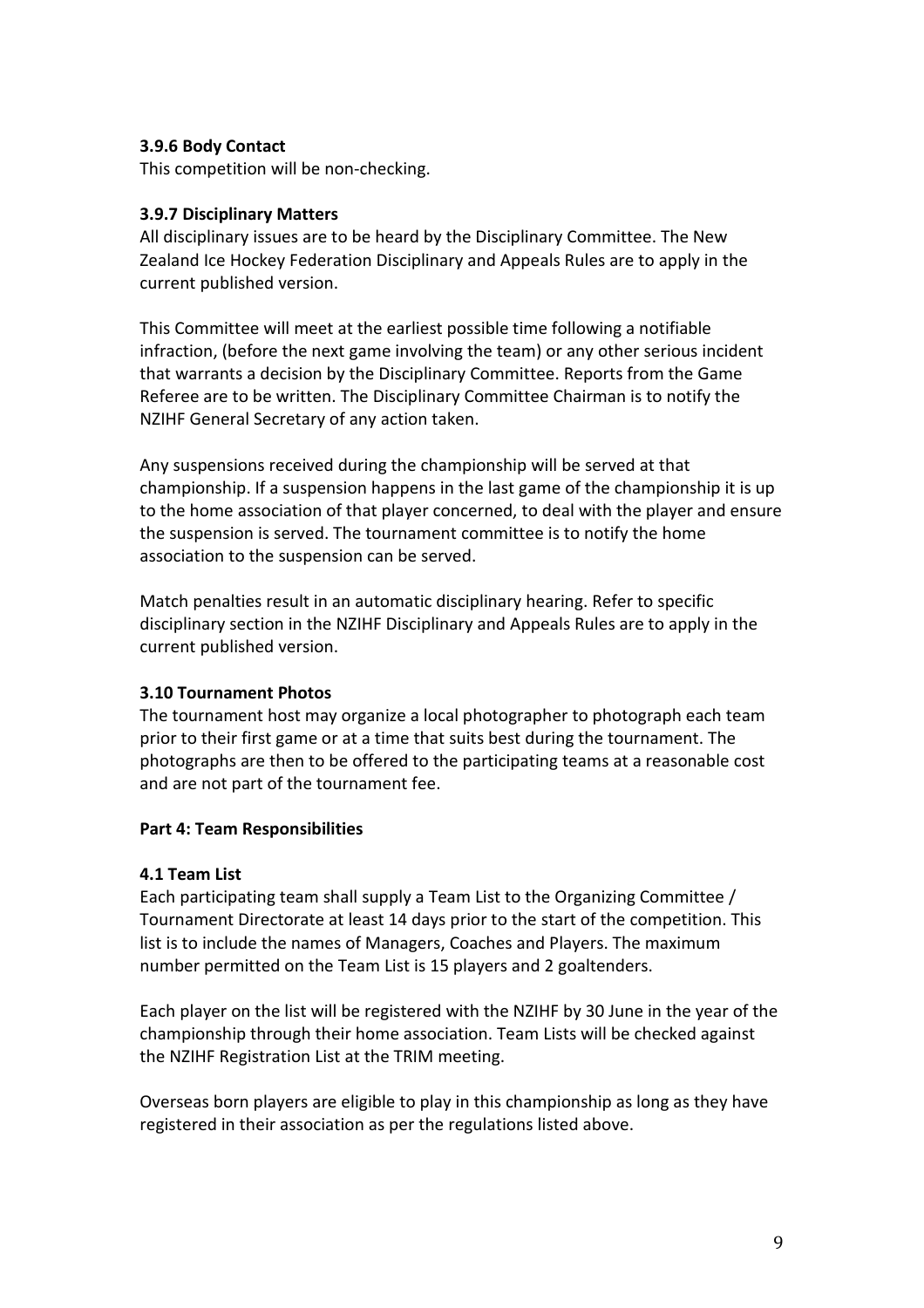Team Sheets, including jersey numbers, and captains must be made available to the timekeepers 10 minutes before each game. Only players on the approved Team List are eligible to play in the competition. The maximum number of players to be dressed is 15 players plus 2 goaltenders. The minimum number in a team is 10 players plus 1 goalie. See Appendix 4 for a copy of the NZIHF Team Sheet.

#### **4.2 On-Ice Uniform**

Each participating team must supply two variations of their uniform, with matching socks. A light and a dark (home and away) version of their uniform is needed. All players must wear matching jerseys and socks (socks are an exception for goaltenders).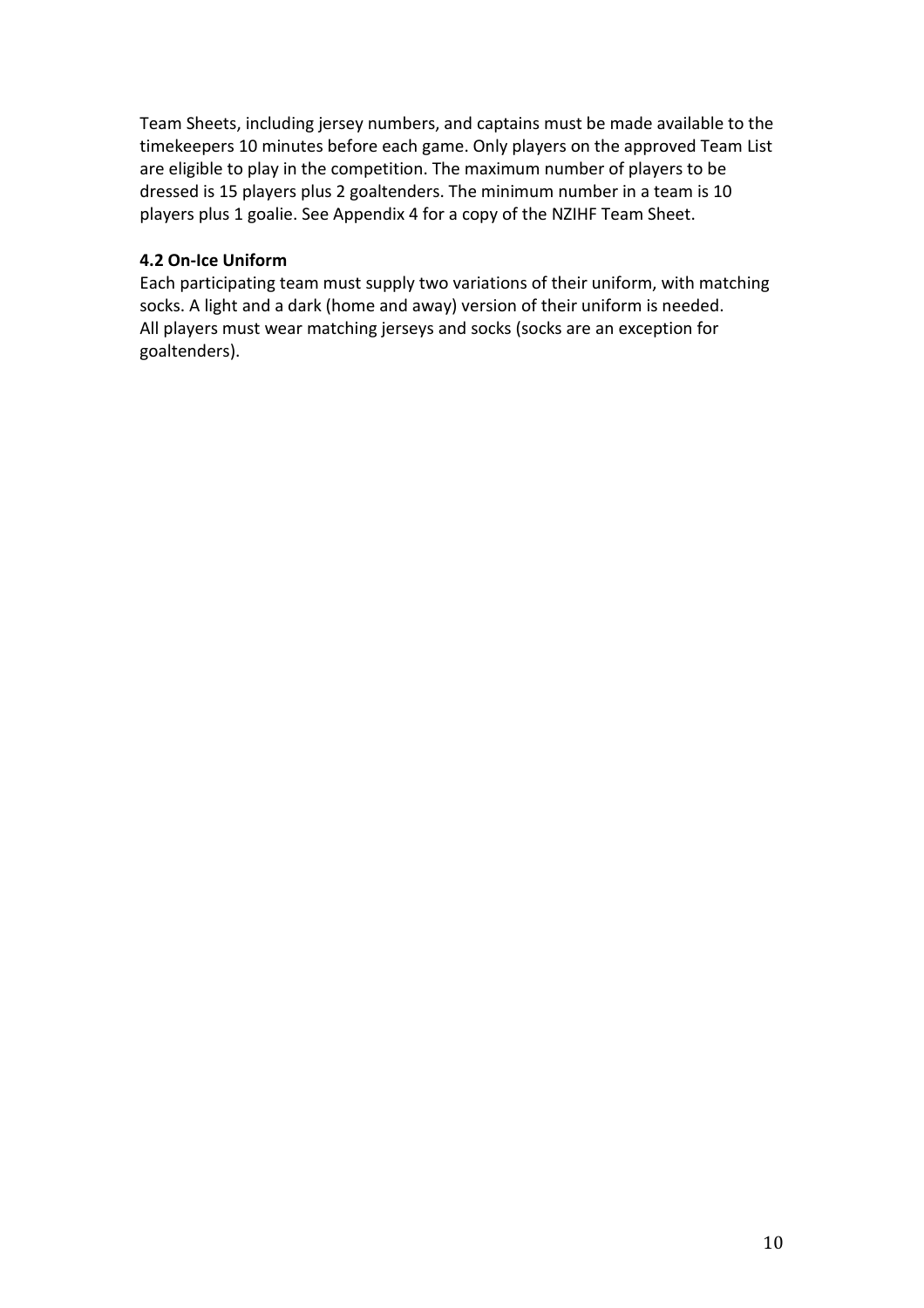

Agenda for Team, Rules, Information Meeting NZIHF Team Rule Information Meeting (TRIM) Agenda

### SNC National Championship Tournament at:

## Date:

#### Time:

1. Discussion of Rules used during the tournament: 2014-18 IIHF Official Rule Book Review

- a. Puck shot/thrown/batted out of the playing area
- b. Goaltender leaving the goal crease during icing situation
- c. New rules
- d. Face-off locations
- e. Throwing the stick
- f. Player/captain complaint
- g. Obscene gestures
- h. Cancellation of coincidental minor penalties after a goal
- i. Puck deflecting off a skate/kicked puck
- j. Protection of the goaltender
- k. Dangerous actions (checking to the head, checking from behind)
- l. Tripping (slew footing)
- m. Player conduct (diving, fisticuffs, roughing, communication)
- n. Protective/dangerous equipment

2. Payment of Tournament Fees: Fee as agreed by the Event Committee / Tournament Directorate, as per their budget, less the deposit already paid.

3. Team List Approval and Checking: As per the Events Manual.

4. Team Sheet: To the scorebench 10 minutes before the game starts as per the Events Manual.

- 5. Disciplinary: One member from each club as per Events Manual.
- 6. Playing Jerseys: Check colours do not clash.
- 7. Determine home team. Home team gets first choice of uniform colours.
- 8. Schedule: As per Events Manual; 15/15/15 minute running-time periods.
- 9. Dressing Room Protocols
- 10. Photos: Where and When

11. Prize Giving: Where, when, what and how. Trophies returned. Format for prize giving, as per Events Manual.

12. General Business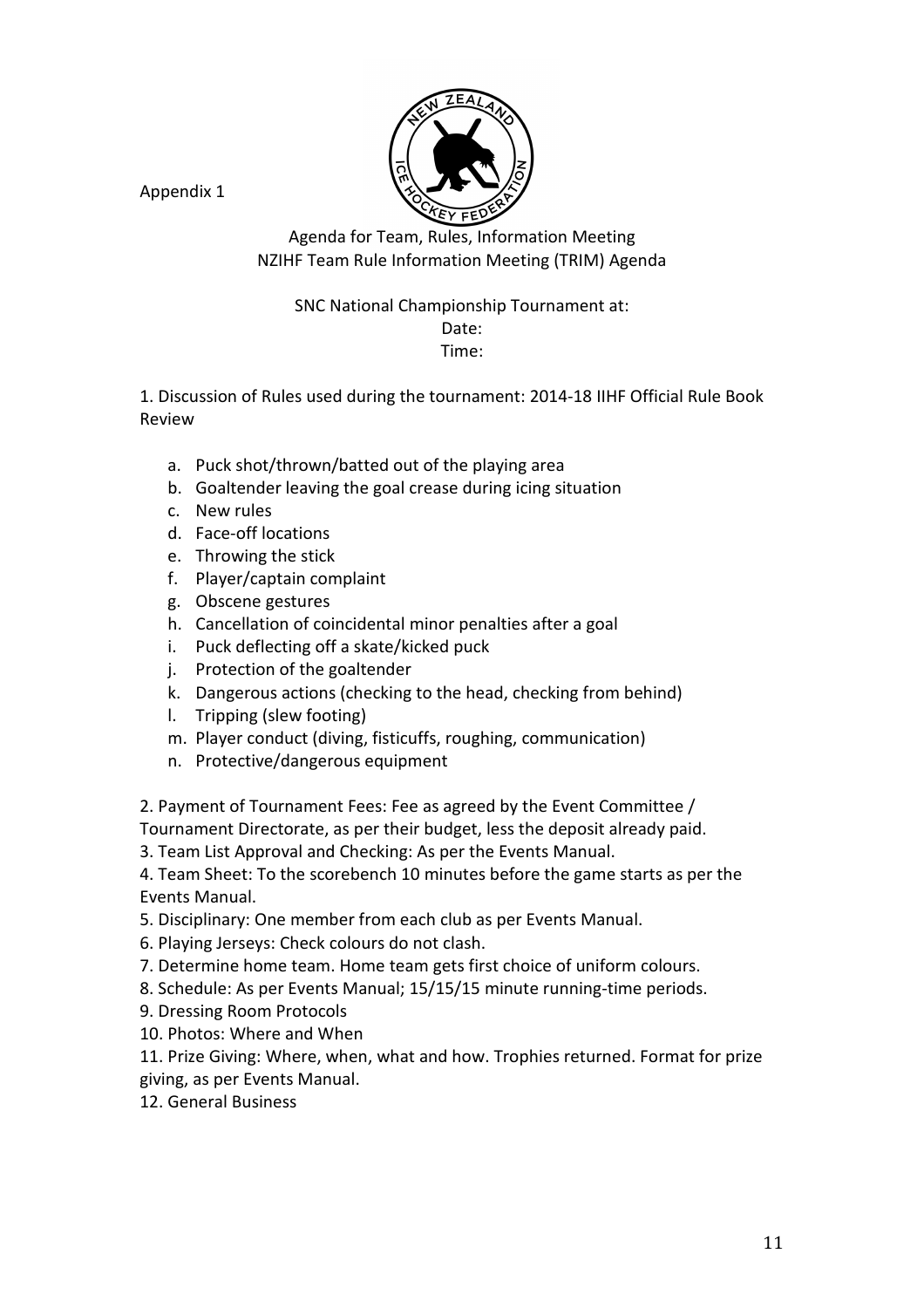Pre Game Count Down & Game Flow Details For 1 Hour ice time availability

The following is the game count down and game flow procedure for all NZIHF games at the SNC National Championship Tournament. All teams and the Event Committee / Tournament Directorate are requested to follow these procedures and the times to ensure that the pre-game activities and the game begins and follows the scheduled time.

All games listed below are expressed as minutes before and after the actual game is scheduled to begin.

The game flow cannot be accurately predicted but the guideline is to be outlined and followed.

| Count Time | Activity                                                     |
|------------|--------------------------------------------------------------|
| -4 minutes | 2 minute pre-game warm up. Count down on clock begins.       |
|            | Both teams are on the ice. Captains greet team officials and |
|            | shake hands                                                  |
| -1 minutes | Warm up finished. Teams go to player bench. Starting line    |
|            | stays on ice for game faceoff.                               |
| 0 minutes  | Game starts / Opening face off 1 <sup>st</sup> period        |
| 15 minutes | 1 <sup>st</sup> period finished                              |
| 17 minutes | Opening face off 2 <sup>nd</sup> period                      |
| 32 minutes | 2 <sup>nd</sup> period finished                              |
| 34 minutes | Opening face off 3rd period                                  |
| 49 minutes | Game ends                                                    |
| 55 minutes | Teams shake hands and leave the ice                          |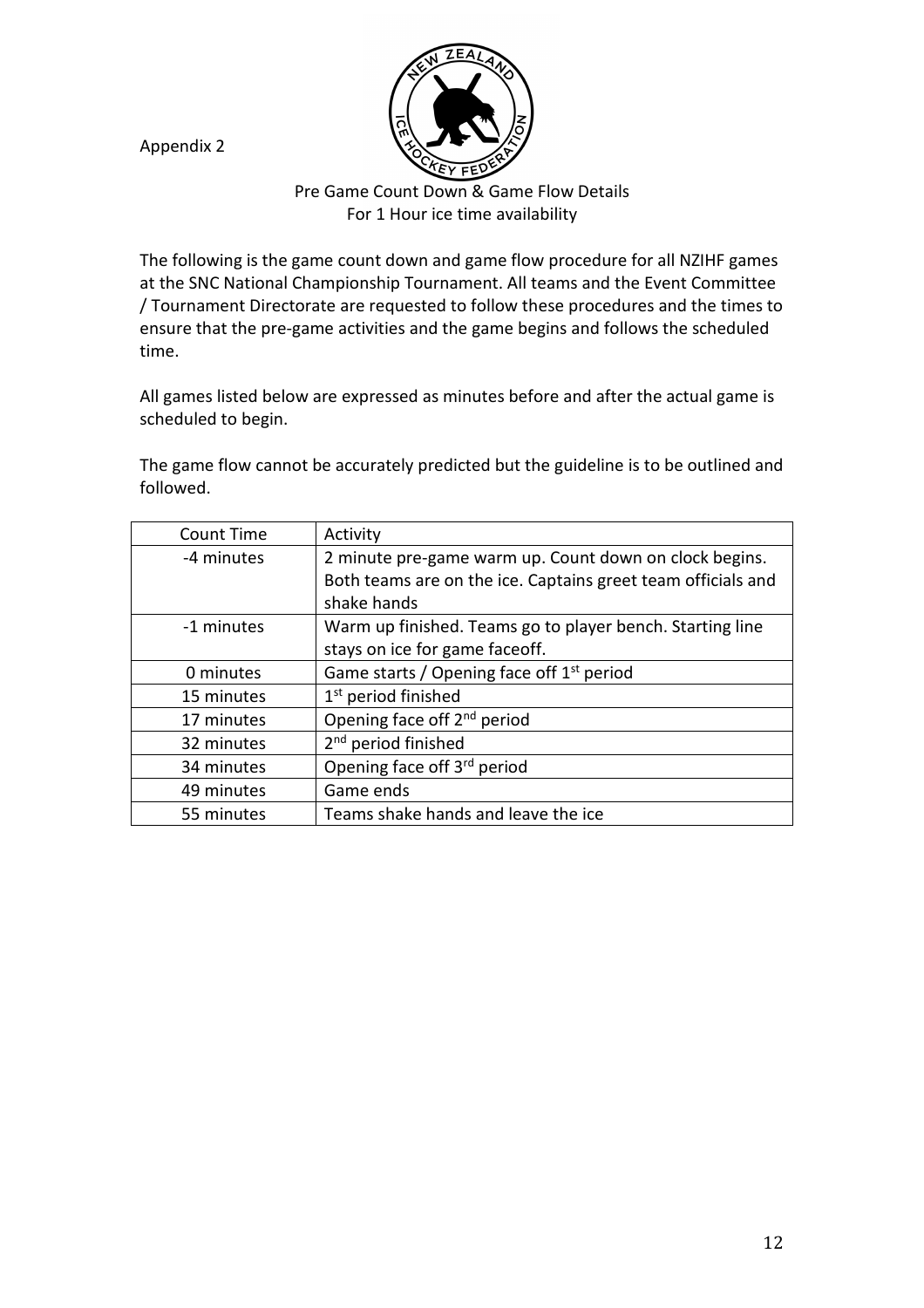

| Event                                                                                                              |                   |                                                         |         | Venue |          |         |                    |             |      | Date     |      |     |      |             |                          | Start |                |                                                                              |    |     |          | Spectators                     |     |         |            | Game No.            |     |
|--------------------------------------------------------------------------------------------------------------------|-------------------|---------------------------------------------------------|---------|-------|----------|---------|--------------------|-------------|------|----------|------|-----|------|-------------|--------------------------|-------|----------------|------------------------------------------------------------------------------|----|-----|----------|--------------------------------|-----|---------|------------|---------------------|-----|
|                                                                                                                    | Home Team (A)     |                                                         |         |       |          |         |                    |             |      |          |      |     |      |             |                          |       |                |                                                                              |    |     |          |                                |     |         |            |                     |     |
|                                                                                                                    | (Jersey Colour)   |                                                         |         |       |          |         |                    |             |      |          |      |     |      | Goals       |                          |       |                |                                                                              |    |     |          |                                |     |         | Penalties  |                     |     |
|                                                                                                                    |                   | No.   Family and Given Name (+BP + C/A)   Pos   L   SoG |         |       |          |         | $\boldsymbol{\pi}$ | Time        |      |          |      |     |      |             |                          |       |                | G   A1   A2   GS   P1   P2   P3   P4   P5   P6   N1   N2   N3   N4   N5   N6 |    |     |          | Time                           |     | No. Min | Offence    | Start               | End |
|                                                                                                                    |                   |                                                         |         |       |          |         |                    |             |      |          |      |     |      |             |                          |       |                |                                                                              |    |     |          |                                |     |         |            |                     |     |
|                                                                                                                    |                   |                                                         |         |       |          |         |                    |             |      |          |      |     |      |             |                          |       |                |                                                                              |    |     |          |                                |     |         |            |                     |     |
|                                                                                                                    |                   |                                                         |         |       |          |         |                    |             |      |          |      |     |      |             |                          |       |                |                                                                              |    |     |          |                                |     |         |            |                     |     |
|                                                                                                                    |                   |                                                         |         |       |          |         |                    |             |      |          |      |     |      |             |                          |       |                |                                                                              |    |     |          |                                |     |         |            |                     |     |
|                                                                                                                    |                   |                                                         |         |       |          |         |                    |             |      |          |      |     |      |             |                          |       |                |                                                                              |    |     |          |                                |     |         |            |                     |     |
|                                                                                                                    |                   |                                                         |         |       |          |         |                    |             |      |          |      |     |      |             |                          |       |                |                                                                              |    |     |          |                                |     |         |            |                     |     |
|                                                                                                                    |                   |                                                         |         |       |          |         |                    |             |      |          |      |     |      |             |                          |       |                |                                                                              |    |     |          |                                |     |         |            |                     |     |
|                                                                                                                    |                   |                                                         |         |       |          |         |                    |             |      |          |      |     |      |             |                          |       |                |                                                                              |    |     |          |                                |     |         |            |                     |     |
|                                                                                                                    |                   |                                                         |         |       |          |         |                    |             |      |          |      |     |      |             |                          |       |                |                                                                              |    |     |          |                                |     |         |            |                     |     |
|                                                                                                                    |                   |                                                         |         |       |          |         |                    |             |      |          |      |     |      |             |                          |       |                |                                                                              |    |     |          |                                |     |         |            |                     |     |
|                                                                                                                    |                   |                                                         |         |       |          |         |                    |             |      |          |      |     |      |             |                          |       |                |                                                                              |    |     |          |                                |     |         |            |                     |     |
|                                                                                                                    |                   |                                                         |         |       |          |         |                    |             |      |          |      |     |      |             |                          |       |                |                                                                              |    |     |          |                                |     |         |            |                     |     |
|                                                                                                                    |                   |                                                         |         |       |          |         |                    |             |      |          |      |     |      |             |                          |       |                |                                                                              |    |     |          |                                |     |         |            |                     |     |
|                                                                                                                    |                   |                                                         |         |       |          |         |                    |             |      |          |      |     |      |             |                          |       |                |                                                                              |    |     |          |                                |     |         |            |                     |     |
|                                                                                                                    |                   |                                                         |         |       |          |         |                    |             |      |          |      |     |      |             |                          |       |                |                                                                              |    |     |          |                                |     |         |            |                     |     |
|                                                                                                                    |                   |                                                         |         |       |          |         |                    |             |      |          |      |     |      |             |                          |       |                |                                                                              |    |     |          |                                |     |         |            |                     |     |
|                                                                                                                    |                   |                                                         |         |       |          |         |                    |             |      |          |      |     |      |             |                          |       |                |                                                                              |    |     |          |                                |     |         |            |                     |     |
|                                                                                                                    |                   |                                                         |         |       |          |         |                    |             |      |          |      |     |      |             |                          |       |                |                                                                              |    |     |          |                                |     |         |            |                     |     |
|                                                                                                                    |                   |                                                         |         |       |          |         |                    |             |      |          |      |     |      |             |                          |       |                |                                                                              |    |     |          |                                |     |         |            |                     |     |
|                                                                                                                    |                   |                                                         |         |       |          |         |                    |             |      |          |      |     |      |             |                          |       |                |                                                                              |    |     |          |                                |     |         |            |                     |     |
|                                                                                                                    |                   |                                                         |         |       |          |         |                    |             |      |          |      |     |      |             |                          |       |                |                                                                              |    |     |          |                                |     |         |            |                     |     |
| Team Manager:                                                                                                      |                   |                                                         |         |       |          |         |                    | Head Coach: |      |          |      |     |      |             |                          |       |                |                                                                              |    |     |          | A. Coach                       |     |         |            |                     |     |
|                                                                                                                    | Visiting Team (B) |                                                         |         |       |          |         |                    |             |      |          |      |     |      |             |                          |       |                |                                                                              |    |     |          |                                |     |         |            |                     |     |
|                                                                                                                    | (Jersey Colour)   |                                                         |         |       |          |         |                    |             |      |          |      |     |      | Goals       |                          |       |                |                                                                              |    |     |          |                                |     |         | Penalties  |                     |     |
|                                                                                                                    |                   | No.   Family and Given Name (+BP + C/A)   Pos           |         |       |          | $L$ SoG | $\boldsymbol{z}$   | Time        |      | $G$ $A1$ | A2   |     |      | GS P1 P2 P3 | P4 P5                    |       | P <sub>6</sub> | $N1$ $N2$                                                                    | N3 |     | N4 N5 N6 | Time                           |     | No. Min | Offence    | Start               | End |
|                                                                                                                    |                   |                                                         |         |       |          |         |                    |             |      |          |      |     |      |             |                          |       |                |                                                                              |    |     |          |                                |     |         |            |                     |     |
|                                                                                                                    |                   |                                                         |         |       |          |         |                    |             |      |          |      |     |      |             |                          |       |                |                                                                              |    |     |          |                                |     |         |            |                     |     |
|                                                                                                                    |                   |                                                         |         |       |          |         |                    |             |      |          |      |     |      |             |                          |       |                |                                                                              |    |     |          |                                |     |         |            |                     |     |
|                                                                                                                    |                   |                                                         |         |       |          |         |                    |             |      |          |      |     |      |             |                          |       |                |                                                                              |    |     |          |                                |     |         |            |                     |     |
|                                                                                                                    |                   |                                                         |         |       |          |         |                    |             |      |          |      |     |      |             |                          |       |                |                                                                              |    |     |          |                                |     |         |            |                     |     |
|                                                                                                                    |                   |                                                         |         |       |          |         |                    |             |      |          |      |     |      |             |                          |       |                |                                                                              |    |     |          |                                |     |         |            |                     |     |
|                                                                                                                    |                   |                                                         |         |       |          |         |                    |             |      |          |      |     |      |             |                          |       |                |                                                                              |    |     |          |                                |     |         |            |                     |     |
|                                                                                                                    |                   |                                                         |         |       |          |         |                    |             |      |          |      |     |      |             |                          |       |                |                                                                              |    |     |          |                                |     |         |            |                     |     |
|                                                                                                                    |                   |                                                         |         |       |          |         |                    |             |      |          |      |     |      |             |                          |       |                |                                                                              |    |     |          |                                |     |         |            |                     |     |
|                                                                                                                    |                   |                                                         |         |       |          |         |                    |             |      |          |      |     |      |             |                          |       |                |                                                                              |    |     |          |                                |     |         |            |                     |     |
|                                                                                                                    |                   |                                                         |         |       |          |         |                    |             |      |          |      |     |      |             |                          |       |                |                                                                              |    |     |          |                                |     |         |            |                     |     |
|                                                                                                                    |                   |                                                         |         |       |          |         |                    |             |      |          |      |     |      |             |                          |       |                |                                                                              |    |     |          |                                |     |         |            |                     |     |
|                                                                                                                    |                   |                                                         |         |       |          |         |                    |             |      |          |      |     |      |             |                          |       |                |                                                                              |    |     |          |                                |     |         |            |                     |     |
|                                                                                                                    |                   |                                                         |         |       |          |         |                    |             |      |          |      |     |      |             |                          |       |                |                                                                              |    |     |          |                                |     |         |            |                     |     |
|                                                                                                                    |                   |                                                         |         |       |          |         |                    |             |      |          |      |     |      |             |                          |       |                |                                                                              |    |     |          |                                |     |         |            |                     |     |
|                                                                                                                    |                   |                                                         |         |       |          |         |                    |             |      |          |      |     |      |             |                          |       |                |                                                                              |    |     |          |                                |     |         |            |                     |     |
|                                                                                                                    |                   |                                                         |         |       |          |         |                    |             |      |          |      |     |      |             |                          |       |                |                                                                              |    |     |          |                                |     |         |            |                     |     |
|                                                                                                                    |                   |                                                         |         |       |          |         |                    |             |      |          |      |     |      |             |                          |       |                |                                                                              |    |     |          |                                |     |         |            |                     |     |
|                                                                                                                    |                   |                                                         |         |       |          |         |                    |             |      |          |      |     |      |             |                          |       |                |                                                                              |    |     |          |                                |     |         |            |                     |     |
|                                                                                                                    |                   |                                                         |         |       |          |         |                    |             |      |          |      |     |      |             |                          |       |                |                                                                              |    |     |          |                                |     |         |            |                     |     |
|                                                                                                                    |                   |                                                         |         |       |          |         |                    |             |      |          |      |     |      |             |                          |       |                |                                                                              |    |     |          |                                |     |         |            |                     |     |
| Team Manager:                                                                                                      |                   |                                                         |         |       |          |         |                    | Head Coach: |      |          |      |     |      |             |                          |       |                |                                                                              |    |     |          | B. Coach                       |     |         |            |                     |     |
|                                                                                                                    |                   |                                                         |         |       |          |         |                    |             |      | Saves    |      |     |      |             |                          |       |                |                                                                              |    |     |          | Goalkeepers Records            |     |         |            | Goalkeepers Changes |     |
|                                                                                                                    |                   |                                                         |         |       | PPGF A:B |         |                    |             |      |          |      |     |      |             |                          |       |                |                                                                              |    |     |          |                                | MIP |         |            |                     |     |
|                                                                                                                    |                   | SOG A:B                                                 | PIM A:B |       |          |         |                    | SHGF A:B    | GKA1 |          | GKA2 | EGA | GKB1 |             | GKB2                     |       | EGB            | GKA                                                                          |    | MIP | GA       | GKB                            |     |         | GA<br>Time | GKA                 | GKB |
|                                                                                                                    | G A:B             |                                                         |         |       |          |         |                    |             |      |          |      |     |      |             |                          |       |                |                                                                              |    |     |          |                                |     |         |            |                     |     |
| $\,$ 1 $\,$                                                                                                        |                   |                                                         |         |       |          |         |                    |             |      |          |      |     |      |             |                          |       |                |                                                                              |    |     |          |                                |     |         |            |                     |     |
| $\mathfrak{2}% _{T}=\mathfrak{2}_{T}\!\left( a,b\right) ,\ \mathfrak{2}_{T}=\mathfrak{2}_{T}\!\left( a,b\right) ,$ |                   |                                                         |         |       |          |         |                    |             |      |          |      |     |      |             |                          |       |                |                                                                              |    |     |          |                                |     |         |            |                     |     |
| $\ensuremath{\mathbf{3}}$                                                                                          |                   |                                                         |         |       |          |         |                    |             |      |          |      |     |      |             |                          |       |                |                                                                              |    |     |          |                                |     |         |            |                     |     |
| Game Summary<br>Period<br>OVT                                                                                      |                   |                                                         |         |       |          |         |                    |             |      |          |      |     |      |             |                          |       |                | Start of Game                                                                |    |     |          | End of Game                    |     |         |            |                     |     |
| GWS                                                                                                                |                   |                                                         |         |       |          |         |                    |             |      |          |      |     |      |             |                          |       |                | Timeout A:                                                                   |    |     |          | Timeout B:                     |     |         |            |                     |     |
| <b>TOTAL</b>                                                                                                       |                   |                                                         |         |       |          |         |                    | Linesman    |      |          |      |     |      |             |                          |       |                | Game Supervisor                                                              |    |     |          |                                |     |         |            |                     |     |
| Referee<br>Scorekeeper                                                                                             |                   |                                                         |         |       |          |         | Linesman           |             |      |          |      |     |      |             | Goal Judge<br>Goal Judge |       |                |                                                                              |    |     |          | Video Goal Judge<br>Timekeeper |     |         |            |                     |     |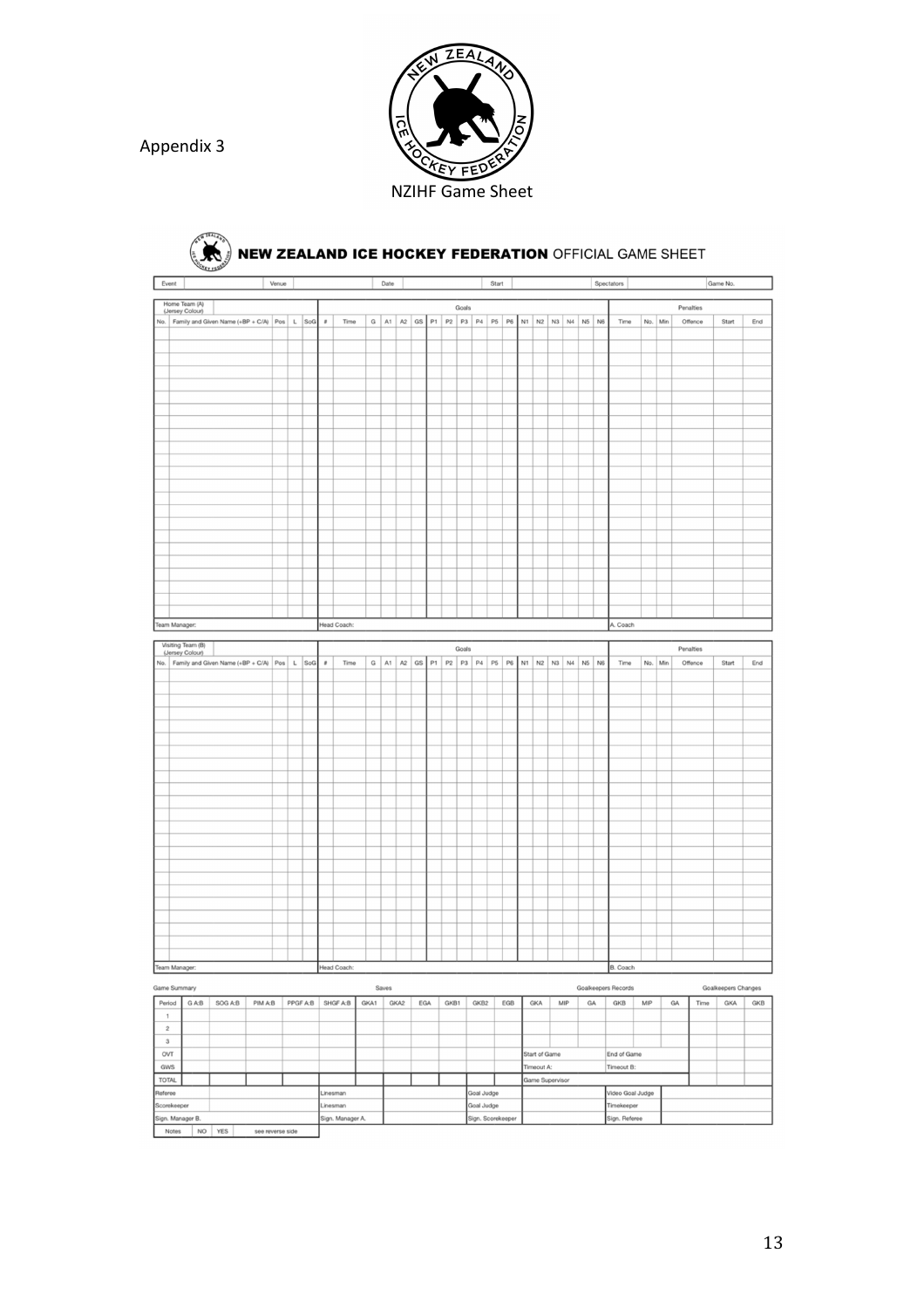

New Zealand Ice Hockey Federation SNC National Championship Tournament Held at: On:

## Awards Selections

Team Placings: Gold: Silver: Bronze: 4 th: 5 th:  $6^{\text{th}}$ : 7 th: 8 th: 9 th: 10th:

Tournament Awards: Tournament MVP: Best Forward: Best Defence: Best Goaltender: Fair Play Award:

All Star Team Forward: Forward: Forward: Defence: Defence: Goaltender: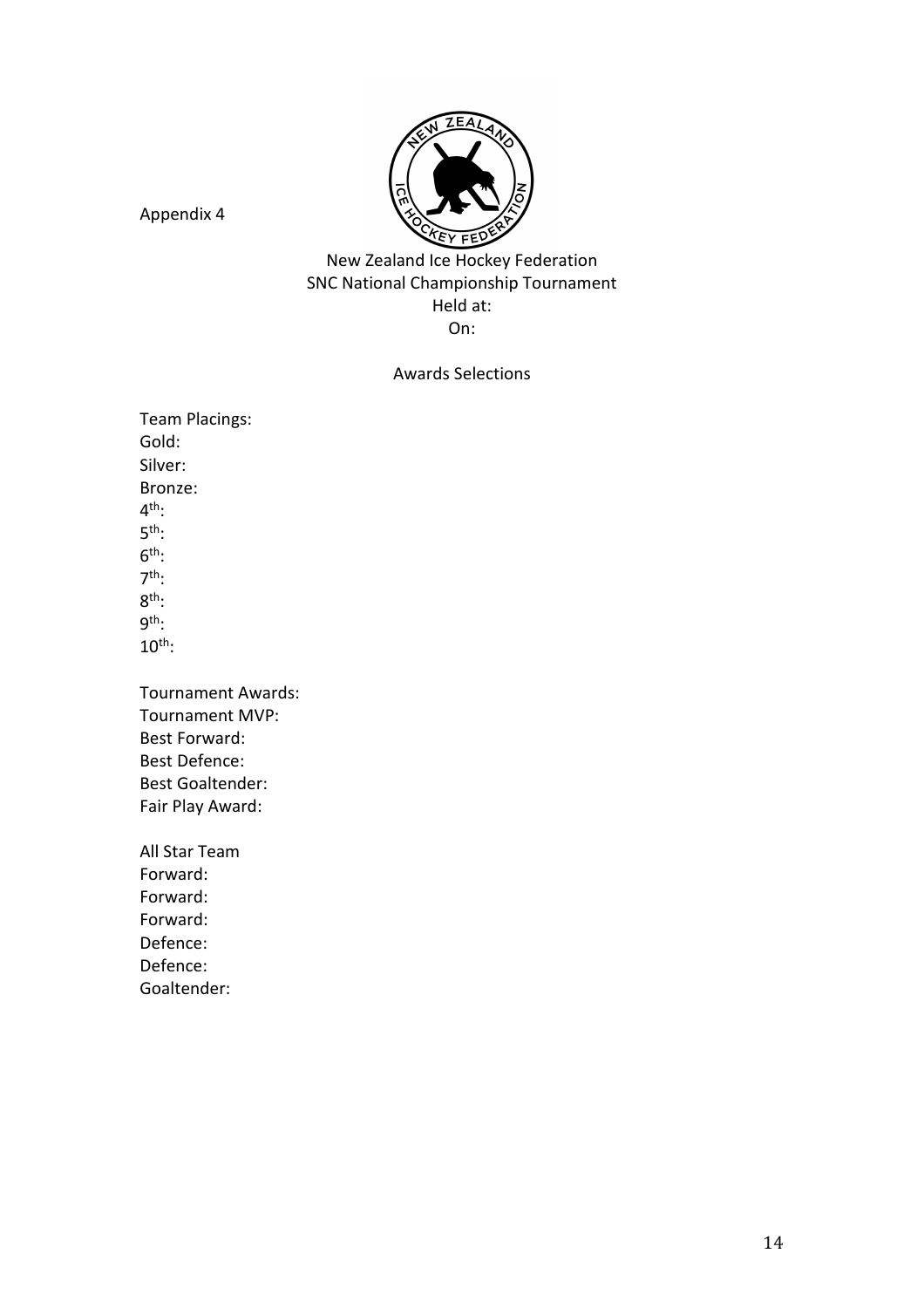

## New Zealand Ice Hockey Federation SNC National Championship Tournament Sample Draws

#### 3 Team Draw

3 v 1 2 v 3

# 1 v 2

4 Team Draw

| 4 v 3          | 2 v 1 |
|----------------|-------|
| 1 v 3          | 2 v 4 |
| 2 <sub>v</sub> | 1 v 4 |

## 5 Team Draw

| 1 <sub>v</sub> | $5v$ 3           |
|----------------|------------------|
| 2 <sub>v</sub> | 1 v 4            |
| 3 v 4          | 2 v 5            |
| 4 v 5          | 3 <sub>v</sub> 1 |
| 5 v 1          | 4 v 2            |

#### 6 Team Draw

| 3 <sub>v</sub> 5 | 1 v 2          | 4 v 6            |
|------------------|----------------|------------------|
| 2 v 6            | 4 v 5          | 1 <sub>v</sub>   |
| 1 v 4            | 2 <sub>v</sub> | 5 v 6            |
| 3 v 6            | 1 <sub>v</sub> | 2 v 4            |
| 3 v 4            | 1 v 6          | 2 <sub>v</sub> 5 |

## 7 Team Draw

| 1 <sub>v</sub> | 7 v 3 | 6 v 4      |
|----------------|-------|------------|
| 2 v 3          | 1 v 4 | 7 v 5      |
| 3 v 4          | 2 v 5 | $1\vee 6$  |
| 4 v 5          | 3 v 6 | $2 \vee 7$ |
|                |       |            |
| 5 v 6          | 4 v 7 | 3 v 1      |
| 6 v 7          | 5 v 1 | 4 v 2      |
| 7 v 1          | 6 v 2 | 5 v 3      |

#### 8 Team Draw

| 1 <sub>v</sub> | 3 v 7 | 4 v 6            | 5 v 8            |
|----------------|-------|------------------|------------------|
| 5 v 6          | 4 v 7 | 8 v 2            | 3 <sub>v</sub> 1 |
| 6 v 8          | 1 v 4 | 2 <sub>v</sub>   | 5 v 7            |
| 3 v 8          | 6 v 7 | 1 <sub>v</sub> 5 | 2 v 4            |
| 3 v 4          | 2 v 5 | 7 v 8            | 1 <sub>v</sub> 6 |
| 1 v 7          | 2 v 6 | 3 <sub>v</sub> 5 | 4 v 8            |
| 4 v 5          | 1 v 8 | 2 v 7            | 3 <sub>v</sub> 6 |

#### 9 Team Draw

| 1 <sub>v</sub> | 9 v 3          | 8 v 4          | 7 v 5            |
|----------------|----------------|----------------|------------------|
| $2 \vee 3$     | 1 v 4          | 9 v 5          | 8 v 6            |
| 3 v 4          | 2 v 5          | 1 v 6          | 9 v 7            |
| 4 v 5          | 3 v 6          | 2 <sub>v</sub> | $1V$ 8           |
| 5 v 6          | 4 v 7          | 3 <sub>v</sub> | 2 v 9            |
| 6 v 7          | 5 <sub>v</sub> | 4 v 9          | 3 <sub>v</sub> 1 |
| 7 v 8          | 6 v 9          | 5 v 1          | 4 v 2            |
| 8 v 9          | 7 v 1          | 6 v 2          | $5v$ 3           |
| 9 v 1          | 8 v 2          | 7 <sub>v</sub> | 6 v 4            |

#### 10 Team Draw

|  | 1v2 9v3 8v4 7v5 6v10<br>7v10 2v3 1v4 9v5 8v6<br>3v4 1v6 2v5 10v8 9v7<br>4v5 3v6 10v9 2v7 1v8<br>5v6 4v7 3v8 10v1 2v9<br>6v7 5v8 4v9 3v1 10v2<br>10 v 3 7 v 8 6 v 9 4 v 2 5 v 1<br>8v9 10v4 7v1 6v2 5v3<br>9v1 8v2 10v5 6v4 7v3 |
|--|--------------------------------------------------------------------------------------------------------------------------------------------------------------------------------------------------------------------------------|